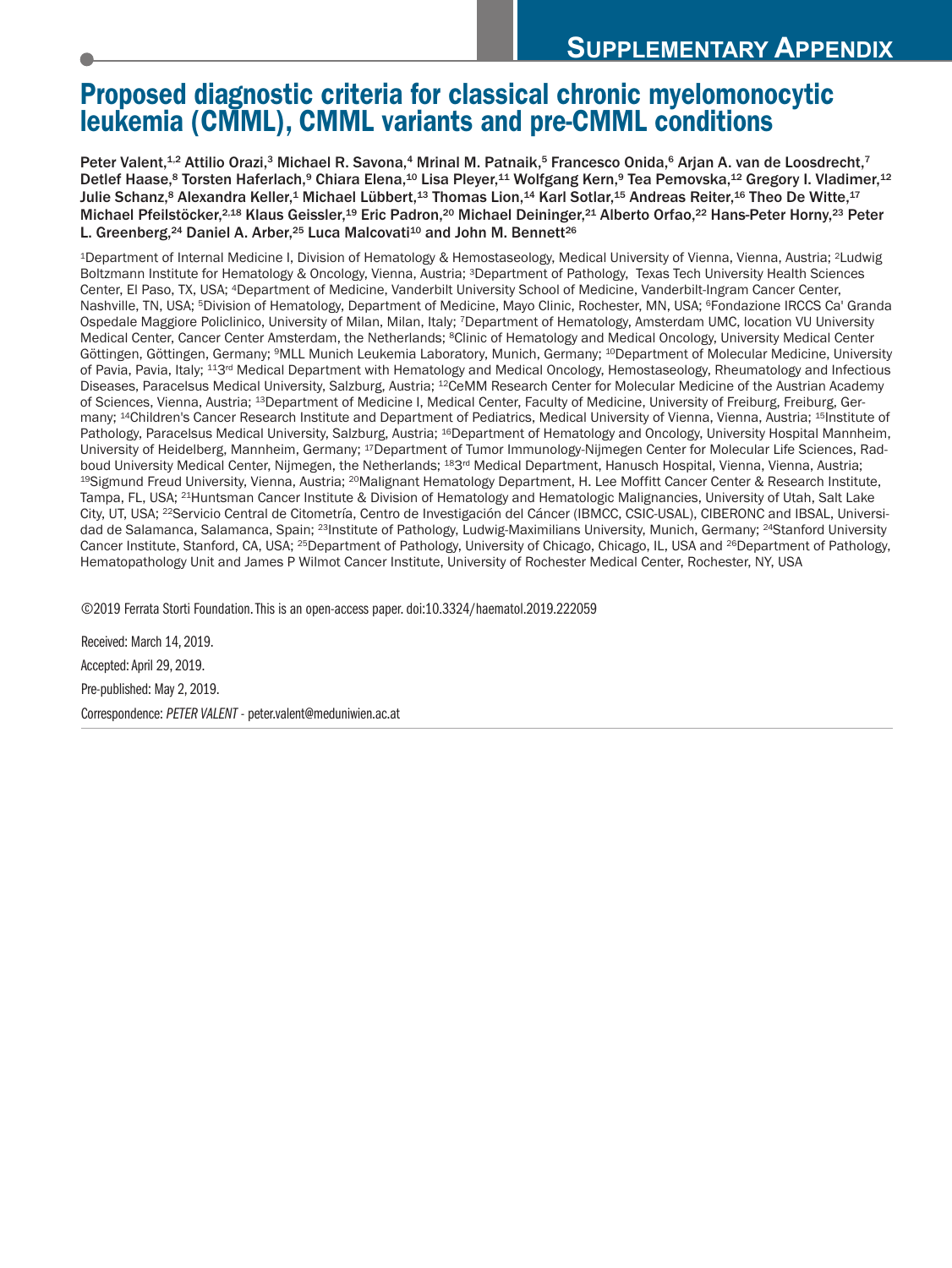#### SUPPLEMENTAL APPENDIX TO:

# Proposed diagnostic criteria for classical CMML, CMML variants and pre-CMML conditions

Peter Valent, Attilio Orazi, Michael R. Savona, Mrinal M. Patnaik, Francesco Onida, Arjan A. van de Loosdrecht, Detlef Haase, Torsten Haferlach, Chiara Elena, Lisa Pleyer, Wolfgang Kern, Tea Pemovska, Gregory I. Vladimer, Julie Schanz, Alexandra Keller, Michael Lübbert, Thomas Lion, Karl Sotlar, Andreas Reiter, Theo De Witte, Michael Pfeilstöcker, Klaus Geissler, Eric Padron, Michael Deininger, Alberto Orfao, Hans-Peter Horny, Peter L. Greenberg, Daniel A. Arber, Luca Malcovati, John M. Bennett

Information on the Working Conference and the Consensus Discussion

The Working Conference on CMML and Pre-CMML conditions (official title: Standards and Standardization in Chronic Myelomonocytic Leukemia) was organized in Vienna in August 2018 (August 24-26, 2018) by the Medical University of Vienna in collaboration with the Vienna Cancer Stem Cell Club and the Ludwig Boltzmann Institute for Hematology and Oncology (LBI HO). The project included an in-depth discussion on CMML and Pre-CMML conditions, lasting from March 2018 until March 2019. The discussion phase was split into a pre-conference phase (via e-mails and smaller preparative meetings), the conference discussion (Working Conference: 3 days), and a post-conference discussion phase (September 2018 until March 2019). The consensus discussion and the consensus decision-making process were organized in accordance with recently published guidelines. $\frac{1}{1}$ 

In the final discussion round, the paper-draft was discussed and adjusted based on input provided by all faculty members and available information. Open discussion points were discussed in the faculty (consensus group = co-authors) until a clear-cut result (100% of faculty members agreed) was obtained or no consensus was reached. Only those statements, criteria, and definitions that are based on a 100% consensus among all faculty members were included in the final document.

The final document and its content were approved by all faculty members (all coauthors) before submission. All actively contributing (only those) faculty members are included as co-authors on the final document.

1. Graham R, Mancher M, Wolman DM, Greenfield S, Steinberg E, eds; Institute of Medicine; Board on Health Care Services; Committee on Standards for Developing Trustworthy Clinical Practice Guidelines. Clinical Practice Guidelines We Can Trust. Washington, DC: National Academies Press; 2011.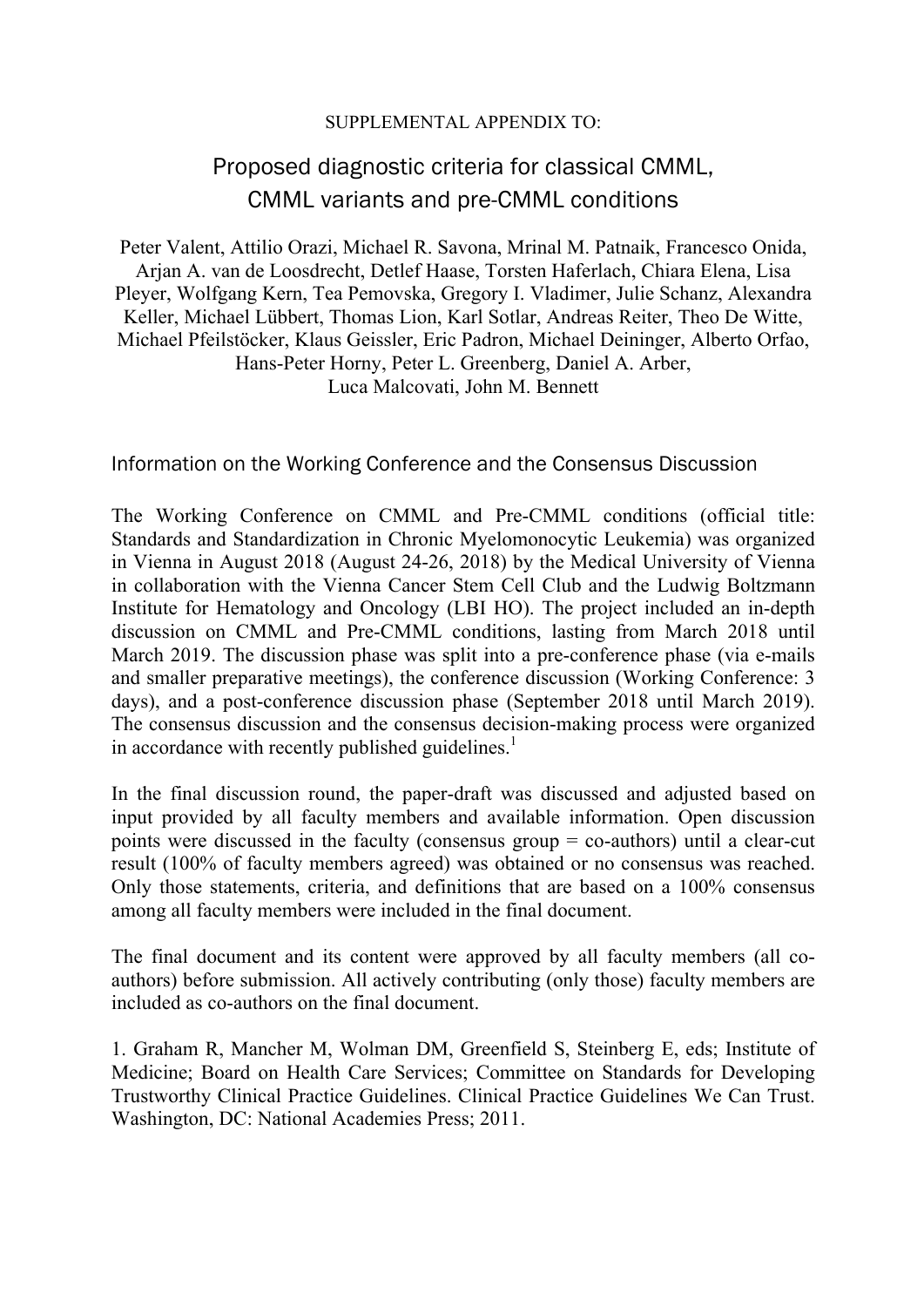Supplementary Table S1

Diagnostic WHO criteria of Chronic Myelomonocytic Leukemia (CMML) 2016

--------------------------------------------------------------------------------------------------------

Persistent PB monocytosis  $\geq 1x10^9/L$ , with monocytes accounting for ≥10% of the WBC count

Not meeting WHO criteria for BCR-ABL1+ CML, PMF, PV, or ET\*

No evidence of PDGFRA, PDGFRB, or FGFR1 rearrangement or PCM1-JAK2 (should be specifically excluded in cases with eosinophilia)

 $\leq$ 20% blasts in the blood and BM<sup>†</sup>

Dysplasia in 1 or more myeloid lineages:

If myelodysplasia is absent or minimal, the diagnosis of CMML may still be made if the other requirements are met and an acquired clonal cytogenetic or molecular genetic abnormality is present in hematopoietic cells<sup> $\ddagger$ </sup> or

The monocytosis (as previously defined) has persisted for at least 3 month and all other causes of monocytosis have been excluded

-----------------------------------------------------------------------------------------------------

\*Cases of MPN can be associated with monocytosis or they can develop during the course of the disease. These cases may simulate CMML. In these rare instances, a previous documented history of MPN excludes CMML, whereas the presence of MPN features in the BM and/or of MPN-associated mutations (JAK2, CALR, or MPL) tend to support MPN with monocytosis rather than CMML.

† Blasts and blast equivalents include myeloblasts, monoblasts, and promonocytes. Promonocytes are monocytic precursors with abundant light gray or slightly basophilic cytoplasm with a few scattered, fine lilac-colored granules, finely distributed, stippled nuclear chromatin, variably prominent nucleoli, and delicate nuclear folding or creasing. Abnormal (atypical or immature) monocytes, which can be present both in the PB and BM, are excluded from the blast count.

‡ The presence of mutations in genes often associated with CMML (e.g., TET2, SRSF2, ASXL1, SETBP1) in the proper clinical contest can be used to support a diagnosis. It should be noted however, that many of these mutations can be age-related or be present in subclones. Therefore, caution would have to be used in the interpretation of these genetic results.

Abbreviations: WHO, World Health Organization; PB, peripheral blood; WBC, white blood cell count; BM, bone marrow; CML, chronic myeloid leukemia; PMF, primary myelofibrosis; PV, polycythemia vera; ET, essential thrombocythemia.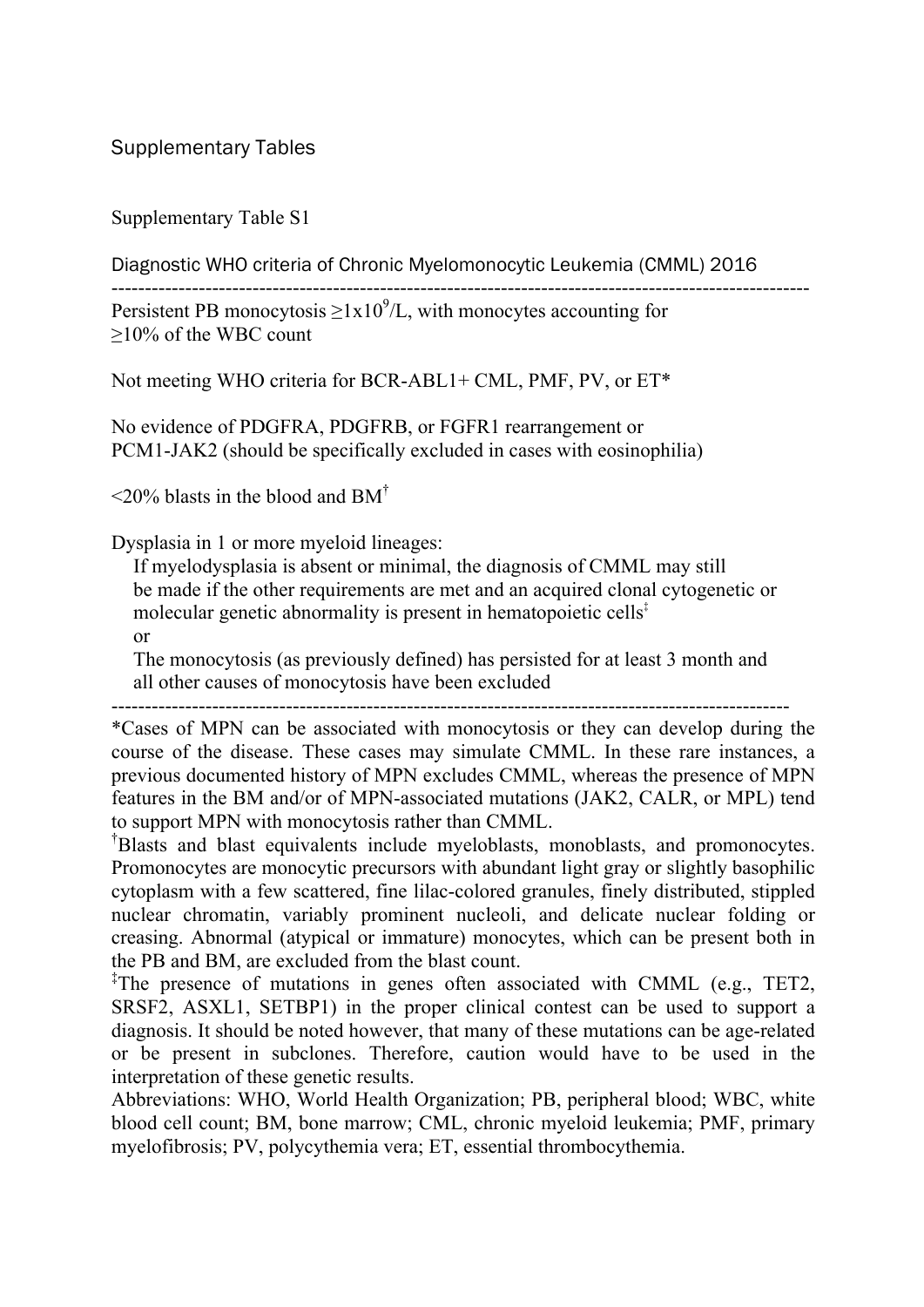Proposed Grading of Chronic Myelomonocytic Leukemia (CMML)\*

| Grading-based variants      | Diagnostic features / criteria                               |
|-----------------------------|--------------------------------------------------------------|
| $CMML-0$                    | $\leq$ 5% blasts in BM smears and $\leq$ 2% blasts in PB**   |
| Dysplastic CMML-0           | PB leukocytes $\leq$ 13x10 <sup>9</sup> /L                   |
| Proliferative CMML-0        | PB leukocytes $>13x10^9/L$                                   |
| CMML-1                      | 6-9% blasts in BM smears and 2-4% blasts in PB <sup>**</sup> |
| <b>Dysplastic CMML-1</b>    | PB leukocytes $\leq$ 13x10 <sup>9</sup> /L                   |
| <b>Proliferative CMML-1</b> | PB leukocytes $>13x10^9/L$                                   |
| $CMML-2***$                 | 10-19% blasts in BM smears and 5-19% in PB <sup>**</sup>     |
| <b>Dysplastic CMML-2</b>    | PB leukocytes $\leq$ 13x10 <sup>9</sup> /L                   |
| Proliferative CMML-2        | PB leukocytes > $13x10^{9}/L***$                             |

\*Initial grading of CMML is helpful to provide a first guess concerning prognosis. However, initial grading should not replace, but should rather be followed, by prognostic scoring using available scoring systems to predict the outcome in each individual patient with CMML.

\*\*With regard to PB blast counts, grading should be based on at least 2 consecutive blood examinations and: in patients in whom results from BM and PB smears do not provide a definitive conclusion concerning the grade/variant of CMML (e.g., BM blasts 4% and PB blasts 6%) grading should always refer to the higher blast cell count. \*\*\*In patients who progress from CMML-1 to CMML-2, the CMML-status must be reconfirmed with all diagnostic approaches, including BM histology and immunohistochemistry, molecular studies and flow cytometry in order to exclude AML. This is of special importance in cases with proliferative CMML-2.

Abbreviations: BM, bone marrow; PB, peripheral blood; AML, acute myeloid leukemia.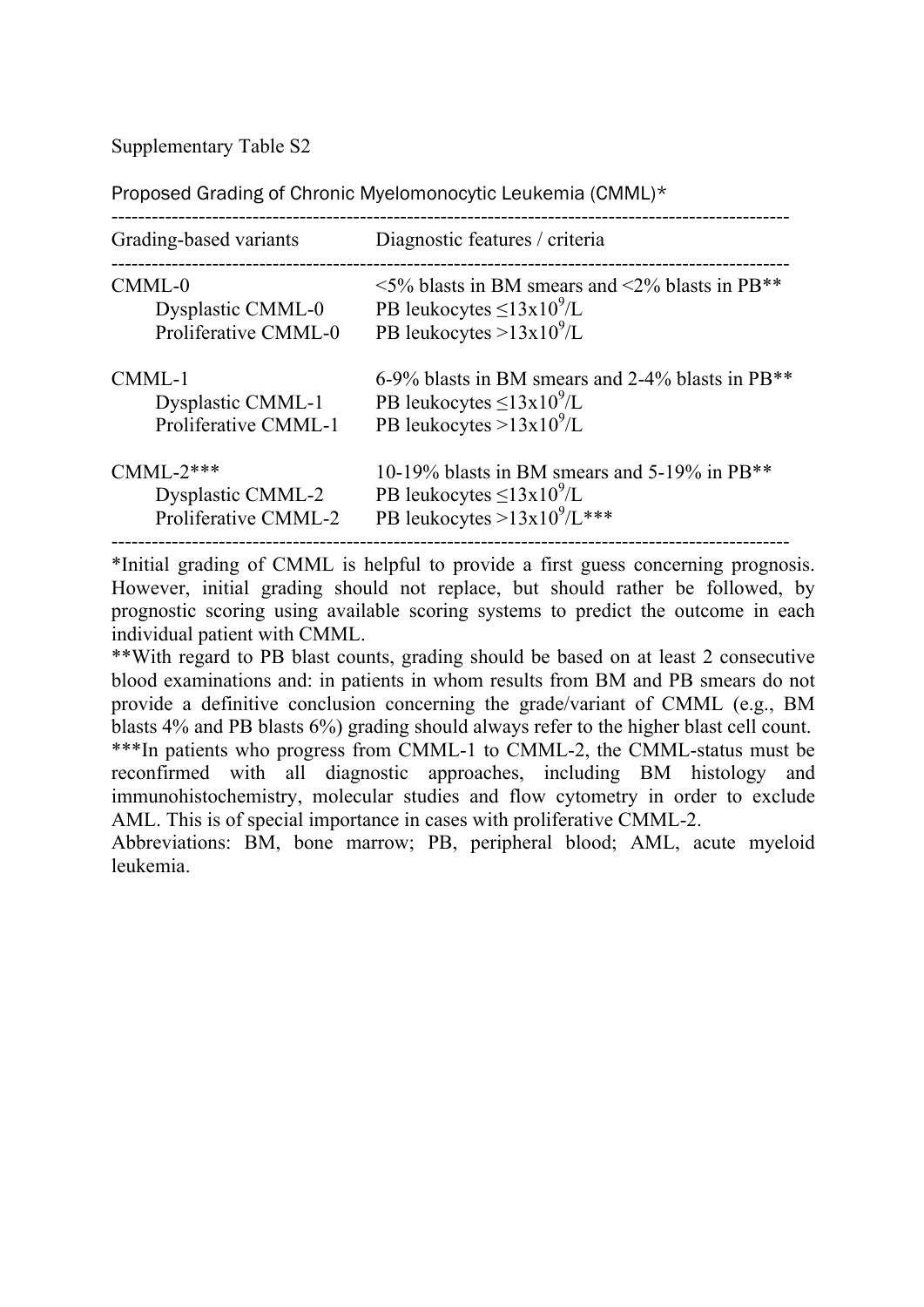Diagnostic Criteria for Idiopathic Monocytosis of Undetermined Significance (IMUS) and Clonal Monocytosis of Undetermined Significance (CMUS)

----------------------------------------------------------------------------------------------------

#### IMUS:

- Persistent ( $\geq$ 3 months) absolute peripheral blood monocytosis  $\geq$ 0.5x10<sup>9</sup>/L and (plus) relative monocytosis of ≥10% of circulating peripheral blood leukoyctes
- Exclusion of diagnostic dysplasia and diagnostic myeloproliferation
- No signs and criteria of a myeloid or other hematopoietic neoplasm fulfilled
- No somatic mutation related to a myeloid, mast cell or lymphoid neoplasm is detected in leukocytes\*
- No reactive condition/disease that could explain reactive monocytosis\*\*

### CMUS:

- Persistent ( $\geq$ 3 months) absolute peripheral blood monocytosis  $\geq$ 0.5x10<sup>9</sup>/L and (plus) relative monocytosis of  $\geq$ 10% of circulating peripheral blood leukocytes
- Exclusion of diagnostic dysplasia and diagnostic myeloproliferation
- No signs and criteria of a myeloid or other hematopoietic neoplasm is fulfilled
- A CHIP-like somatic mutation, otherwise also found in myeloid neoplasms such as MDS or CMML, is detected in leukocytes\*\*\*
- A reactive condition/disease that could explain reactive monocytosis may also be detected\*\*

----------------------------------------------------------------------------------------------------

\*In IMUS, all somatic mutations indicative of a myeloid, mast cell or lymphoid neoplasm must be excluded because of the potential impact of such mutation. Example: in a healthy individual with IMUS who turns out to have BCR-ABL1 in a small-sized clone, the clinician´s primary attention and focus will be on BCR-ABL1.

\*\*In IMUS all kinds of reactive causes have to be excluded by definition. By contrast, in CMUS, a reactive condition may well be diagnosed since in these patients, clonality of myeloid cells is the primary indicator of the risk to develop a myeloid neoplasm like CMML, irrespective of a co-existing inflammatory or other reactive disease. After successful treatment of the reactive disorder, monocytosis may disappear so that these cases are re-classified as CHIP (or CCUS when cytopenia is also present).

\*\*\*In the CMUS context, only one CHIP-like somatic mutation (otherwise found in MDS or CMML) is detected. When two or more such mutations are found the patient is likely to suffer from oligomonocytic CMML.

Abbreviations: CMML, chronic myelomonocytic leukemia; MDS, myelodysplastic syndrome; CHIP, clonal hematopoiesis of indeterminate potential; CCUS, clonal cytopenia of undetermined significance.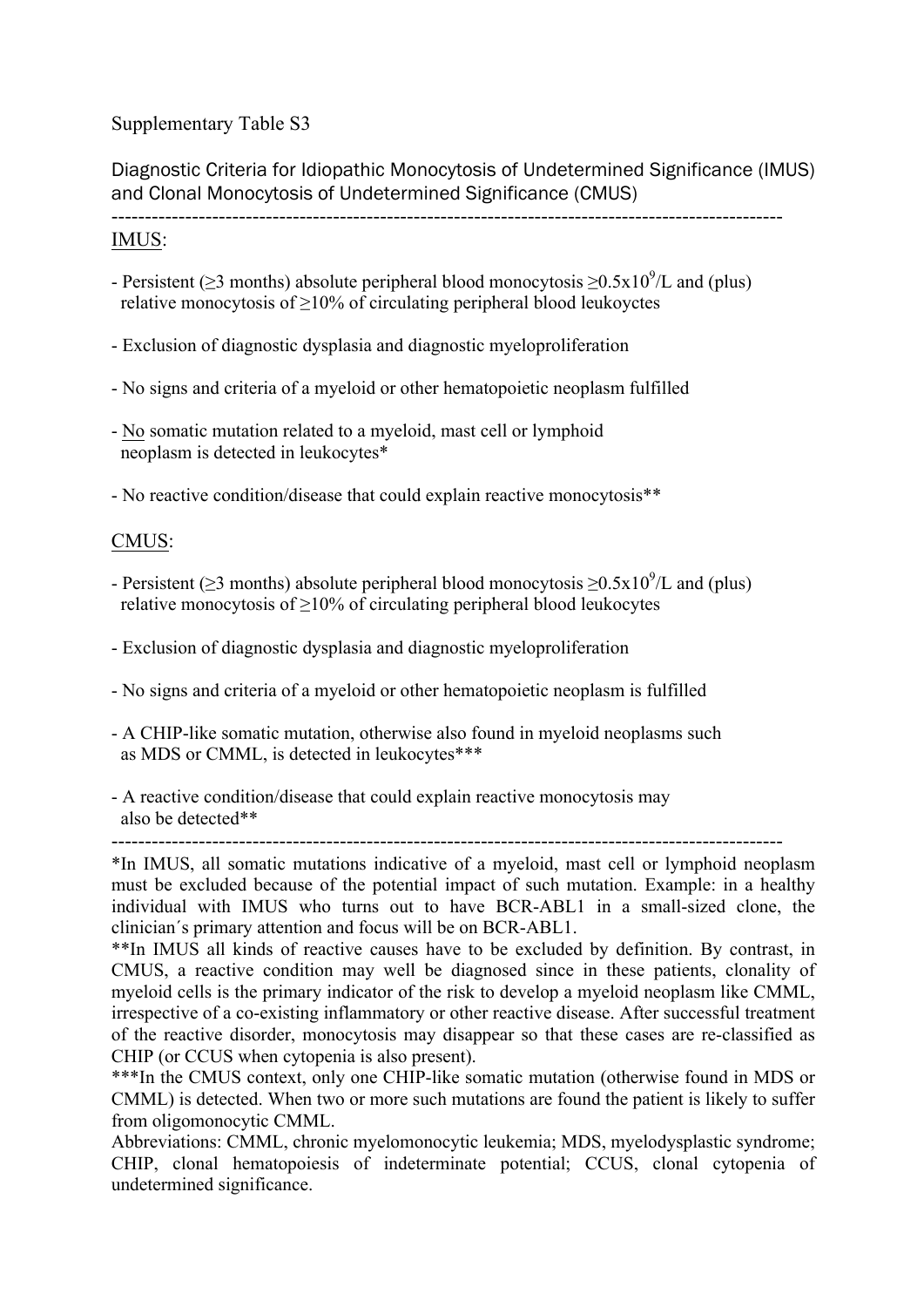Value and Impact of BM Histology and Immunohistochemistry (IHC) in CMML

| Indication - Differential Diagnoses                                          | Key (IHC) markers              |  |
|------------------------------------------------------------------------------|--------------------------------|--|
| Detection and enumeration of monocytes                                       | CD14, CD68R                    |  |
| Detection and enumeration of blast cells                                     | CD34, CD117/KIT**              |  |
| Abnormal morphology / dysplasia<br>of megakaryocytes*                        | CD31, CD42, CD62               |  |
| Dysplastic versus proliferative CMML                                         | Cellularity, CD14              |  |
| CMML-0 vs CMML-1 vs CMML-2                                                   | CD34 (CD117/KIT**)             |  |
| Separation from AML when smears are of poor<br>quality or blood-contaminated | CD34 (CD117/KIT**)             |  |
| Diagnosis of a concomitant (underlying)<br>systemic mastocytosis (SM-CMML)   | KIT, tryptase, $CD25***$       |  |
| Detection of a concomitant                                                   | T cell / B cell markers        |  |
| lymphoproliferative disease                                                  | Plasma cell antigens           |  |
|                                                                              | (CD38, CD138)                  |  |
| Multifocal accumulations of progenitor cells                                 | CD34 (CD117/KIT)               |  |
| Demonstration of bone marrow fibrosis                                        | Reticulin stain (e.g., Gömöri) |  |
| Demonstration of increased angiogenesis                                      | CD31, CD34                     |  |

\*In some patients with CMML, demonstration of megakaryocyte dysplasia is only possible by BM histology and immunohistochemistry. Note also that immature megakaryocytes (megakaryoblasts) may only be detectable by IHC.

\*\*Evaluation of the numbers of CD34<sup>+</sup> cells by IHC can help exclude AML and assist in the delineation between CMML-0, CMML-1 and CMML-2 (when the smears are of poor quality or not available). When BM blasts lack CD34, CD117/KIT is used as alternative stain to label immature precursor cells and blast cells.

\*\*\*Mast cells in systemic mastocytosis (SM) display CD25 in an aberrant manner.

Abbreviations: CMML, chronic myelomonocytic leukemia; BM, bone marrow; AML, acute myeloid leukemia; IHC, immunohistochemistry.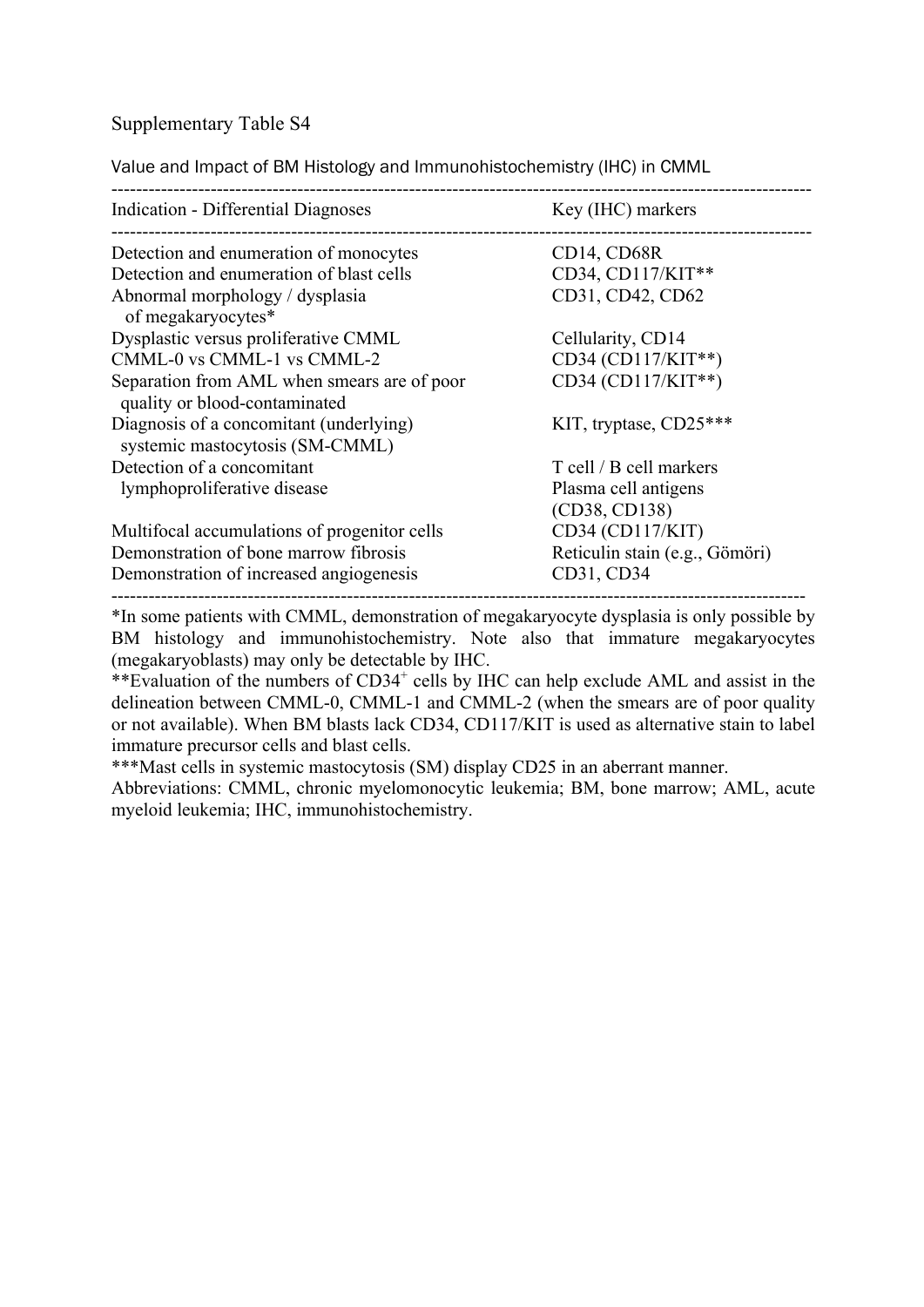Recommended Immunohistochemical Markers in CMML

----------------------------------------------------------------------------------------------

A: Minimal Panel

| marker(s)                                                                             | cell type(s)**                                                                                                                                                                     |
|---------------------------------------------------------------------------------------|------------------------------------------------------------------------------------------------------------------------------------------------------------------------------------|
| $-CD14*$<br>$-CD34*$<br>$-CD31, CD41, CD42, CD62$<br>- Tryptase $*$<br>$-CD117(KIT)*$ | monocytes and macrophages<br>blast cells, progenitors, endothelial cells<br>megakaryocytes<br>mast cells, immature/leukemic basophils<br>blast cells, progenitor cells, mast cells |
|                                                                                       |                                                                                                                                                                                    |

B: Extended Panel – according to the cell lineage to be examined

| T cells<br>erythroid cells<br>neutrophils and monocytes<br>B cells<br>neoplastic mast cells, B cell subset<br>plasma cells<br>monocytes, macrophages, myeloid cells<br>basophils<br>eosinophils | marker(s)                                                                                                                          | cell type(s)** |
|-------------------------------------------------------------------------------------------------------------------------------------------------------------------------------------------------|------------------------------------------------------------------------------------------------------------------------------------|----------------|
|                                                                                                                                                                                                 | $-CD3$<br>- CD71, E-Cadherin<br>$-CD15$<br>$-CD20$<br>$-CD25$<br>$-CD38, CD138$<br>$-CD68$ , $CD68R*$<br>$-2D7, BB1$<br>- MBP, ECP |                |

\*In a very few patients with CMML, myeloblasts may be CD34-negative. In these patients, CD117 can be applied as an alternative stain, whereas tryptase usually is negative or shows only a weak reactivity with blast cells. CD34 and monocyte/macrophage markers may be helpful to discriminate between immature monocytic cells and blasts (CMML versus AML). \*\*The minimal panel includes markers directed against monocytes, mast cells (to exclude or reveal mastocytosis) and megakaryocytes (to define megakaryocyte dysplasia). In the extended panel, additional cell types are examined (depending on differential counts and other features), such as neoplastic mast cells (CD25), erythroid cells, basophils and eosinophils. These stains are of special importance in special variants of CMML. Abbreviations: CMML, chronic myelomonocytic leukemia; MBP, major basic protein; ECP, eosinophil cationic protein.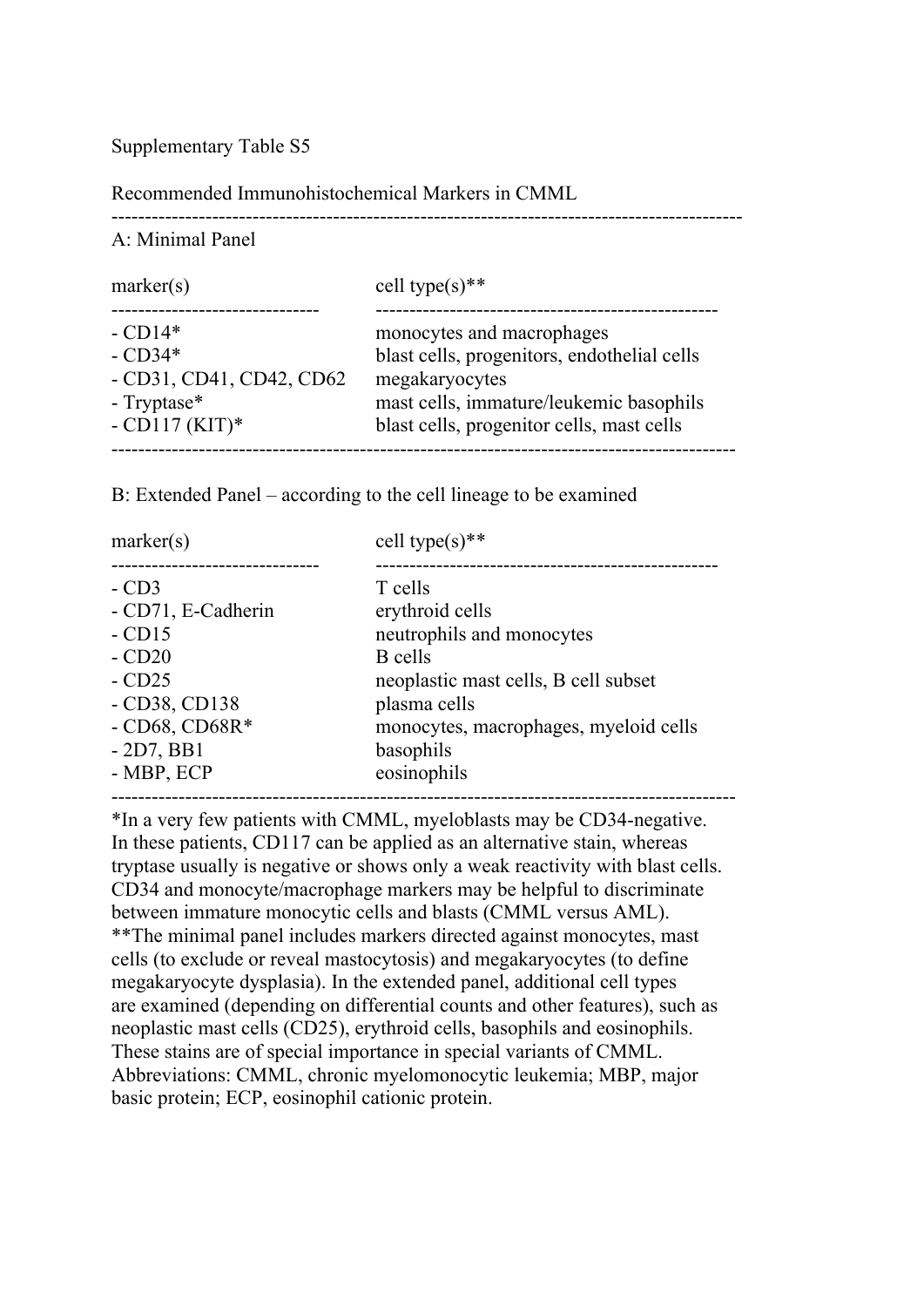Cytogenetic abnormalities detected in CMML

--------------------------------------------------------------------------------------------------------

A: Most frequent cytogenetic abnormalities detected by chromosome banding

| Abnormality           | Prevalence (mean, range)* |
|-----------------------|---------------------------|
| Trisomy 8             | $6.5\%$ (4-10%)           |
| $-7$ /del $(7q)$      | $5\%$ (3-8.5%)            |
| $\mathbf{-Y}$         | $4.5\%$ (3-6%)            |
| Complex               | $4.1\%$ (3-6%)            |
| $-20/\text{del}(20q)$ | $2.8\%$ (1-5%)            |
| Trisomy 21            | $1.3\%$ (0.5-2%)          |

B: Kryptic deletions in CMML detected by interphase FISH

| Abnormality    | Prevalence (mean, range)* |  |
|----------------|---------------------------|--|
| TET2-deletions | $8.3\%$ (6-10%)           |  |
| NF1-deletions  | $5\% (4-6\%)$             |  |
| ETV6-deletions | $3\%$ (2-4%)              |  |

\*Data refer to the available literature, the experience of our faculty (Haase et al., unpublished observations). Abbreviations: CMML, chronic myelomoncytic leukemia; FISH, fluorescence in situ hybridization.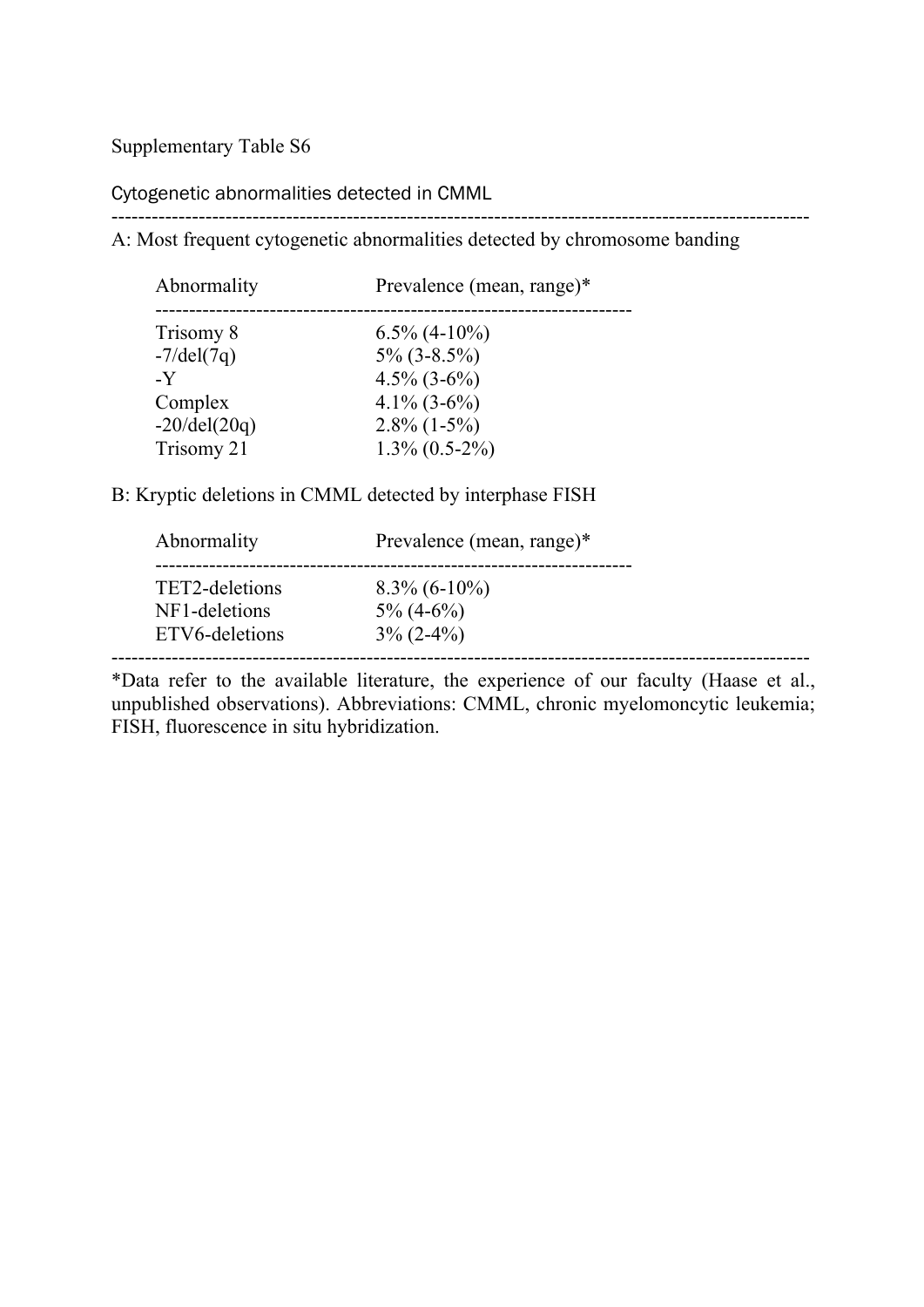| Gene Name<br>Abbreviation | Gene Class<br>and function         | Relative<br>Frequency<br>in CMML* | Clinical<br>Impact                               |
|---------------------------|------------------------------------|-----------------------------------|--------------------------------------------------|
| KIT D816V                 | Signaling and<br>differentiation** | $1 - 5\%$                         | SM-related<br>drug target                        |
| <b>JAK2 V617F</b>         | Signaling and<br>differentiation** | $5 - 10\%$                        | MPN-related<br>drug target                       |
| PDGFRA-<br>mutations***   | Signaling and<br>differentiation** | $< 5\%$                           | MPN-eo-related<br>CEL-related****<br>drug target |
| PDGFRB-<br>Mutations***   | Signaling and<br>differentiation** | $< 5\%$                           | MPN-eo-related<br>CEL-related****<br>drug target |

Some Driver Genes Detectable in Patients with Special CMML Variants

\*The frequency relates to all patients with CMML (classical plus special variants). \*\*Differentiation is dependent on the driver involved and includes mast cell differentiation (KIT D816V), myeloid, megakaryocyte and erythroid differentiation (JAK2 V617F), and eosinophil differentiation (PDGFRs). \*\*\*Most of these mutations are create distinct PDGFR fusion genes and are associated with specific gene rearrangements and certain karyotype abnormalities. \*\*\*\*In these patients, eosinophilia or even hyper-eosinophilia is commonly detected and the final WHO diagnosis may be MPN-eo, MDS/MPN-eo or CMML-eo. Chronic eosinophilic leukemia (CEL) may also be detected in these patients. However, in most of these CEL cases, the diagnostic criteria for CMML are not fulfilled, so that the final diagnosis remains CEL with monocytosis. Abbreviations: CMML, chronic myelomonocytic leukemia; SM, systemic mastocytosis; MPN, myeloproliferative neoplasm; MPN-eo, MPN with eosinophilia; CEL, chronic eosinophilic leukemia.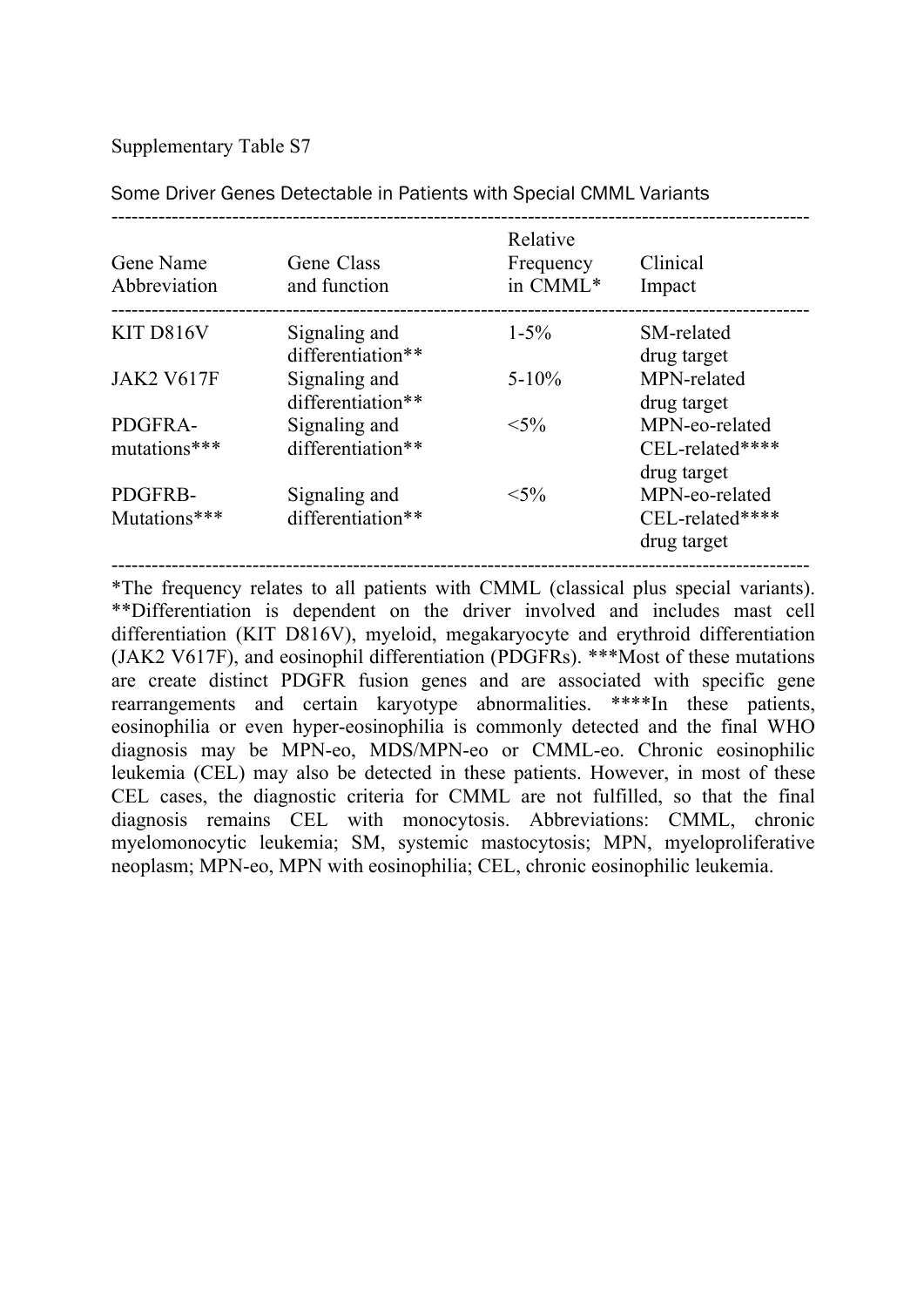Recurrent Immunophenotypic Abnormalities detected in Patients with CMML

--------------------------------------------------------------------------------------------------------

Monocytes

- relative increase in 'classical' (CD14<sup>bright</sup>/CD16<sup>-</sup>) monocytes (MO1)
- relative decrease in 'intermediate'  $(CD14<sup>bright</sup>/CD16<sup>+</sup>)$  monocytes  $(MO2)$
- relative decrease in 'non-classical' (CD14<sup>dim</sup>/CD16<sup>+</sup>) monocytes (MO3)
- abnormal granularity (sideward light scatter)
- abnormal distribution of immature and mature subsets
- abnormal (over)expression of CD2, CD5, CD10, CD23, or CD56
- lack or under-expression of CD13, CD14, CD33, CD36, CD38, CD45, or CD64
- abnormal expression of CD11b or HLA-DR

 $CD34<sup>+</sup>$  progenitor cells\*

- $-$  increase in CD34<sup>+</sup> cells\*\*
- absolute and relative (to all CD34<sup>+</sup>) decrease in number of CD34 $^{\circ}$ /CD10 $^{\circ}$  or CD34 $^{\circ}$ /CD19 $^{\circ}$  cells
- abnormal expression of CD45, CD34 or CD117
- abnormal granularity (sideward light scatter)
- overexpression or lack of expression of CD13, CD33, or HLA-DR
- expression of ´lymphoid´ antigens: CD5, CD7, CD19, or CD56
- expression of CD11b and/or overexpression of CD15

Maturing Neutrophils\*

- decreased granularity (sideward light scatter)
- abnormal distribution of immature and mature subsets
- lack of or abnormal expression of CD11b, CD13 or CD33
- delayed (or early) expression of CD16 or lack of CD10
- expression of CD56

Erythroid precursor cells\*

- decreased or heterogeneous expression of CD36 and CD71
- abnormal frequency of  $CD117^+$  erythroid precursors
- abnormal frequency of  $CD105<sup>+</sup>$  erythroid precursors
- abnormal CD105 fluorescence intensity

Mast cells  $(KIT^+)^{***}$ 

- abnormal expression of CD25
- abnormal expression of CD2 or CD30

--------------------------------------------------------------------------------------------------------

\*MDS-related phenotypic abnormalities that can be detected in patients with CMML. \*\*An increase in CD34<sup>+</sup> precursors by flow cytometry can assist in the quantification of the blast cell compartment in CMML. In these cases, the percentage of  $CD34<sup>+</sup>$  cells usually correlates with the grading result. \*\*\*Aberrant expression of CD25 (or CD2 and/or  $CD30$ ) on  $KIT<sup>+</sup>$  mast cells is indicative of concomitant systemic mastocytosis (SM-CMML). Abbreviations: CMML, chronic myelomonocytic leukemia.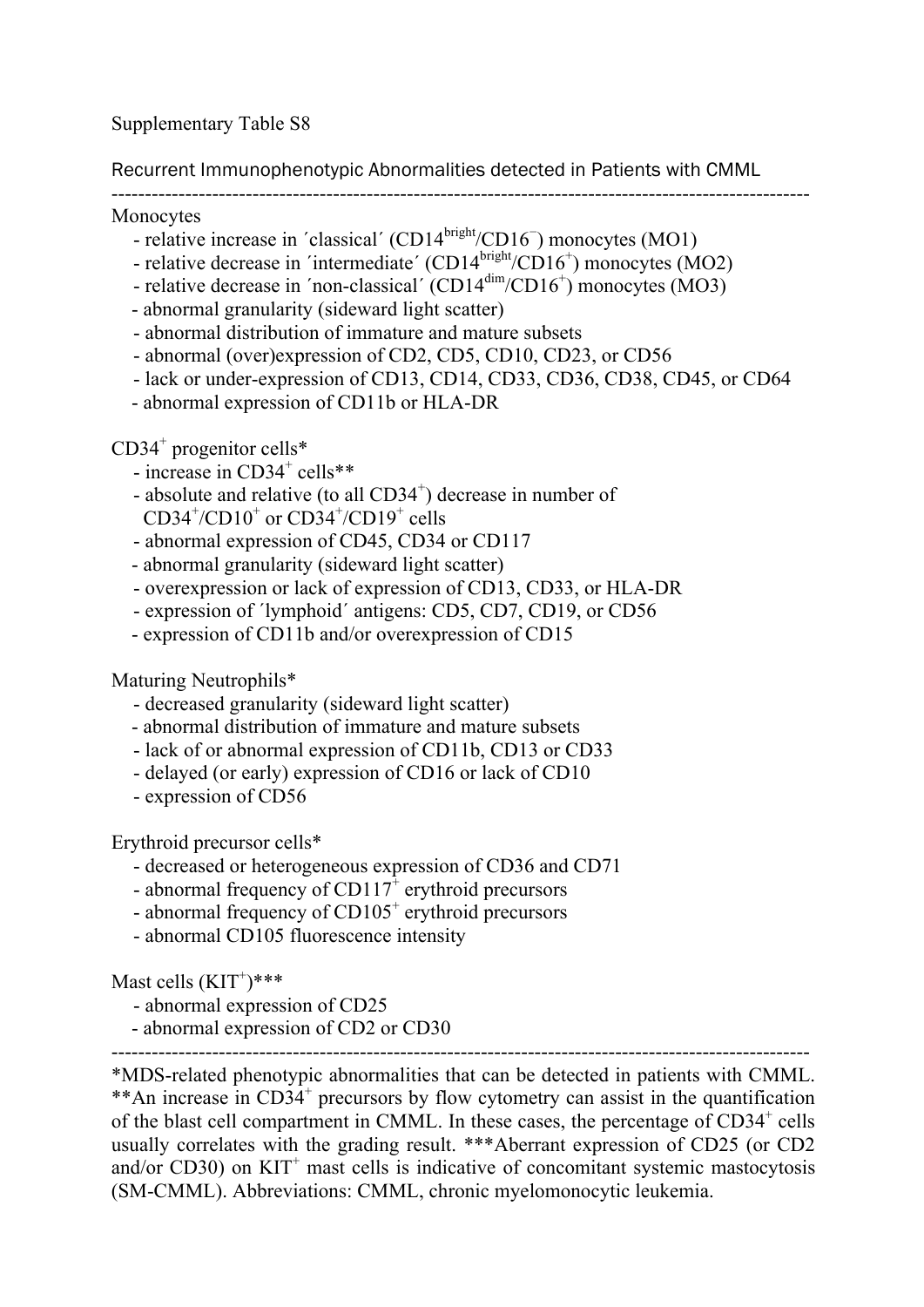#### Reactive and Clonal Mimickers of CMML

Reactive:

Subacute bacterial endocarditis/endo-myocarditis Tuberculosis Malaria infection EB virus infections Syphilis Typhoid fever Trypanosomiasis Drug-induced toxic reactions Corticosteroid therapy Treatment with GM-CSF Paraneoplastic (T cell lymphoma, Hodgkin disease, solid tumors) Chronic and acute autoimmune diseases **Sarcoidosis** Chronic hepatitis plus cirrhosis Collagen disease Asplenic state Pregnancy

--------------------------------------------------------------------------------------------------------

Clonal:

**CMUS** Low risk MDS with monocytosis High risk MDS with monocytosis Monoblastic AML MPN with monocytosis GATA2 deficiency with monocytosis RASopathies: CBL syndromes and others\* JMML **Histiocytosis** 

--------------------------------------------------------------------------------------------------------

Abbreviations: CMML, chronic myelomonocytic leukemia; EB, Epstein Barr; GM-CSF, granulocyte-monocyte colony-stimulating factor; CMUS, clonal monocytosis of unknown clinical significance; MDS, myelodysplastic syndrome; MPN, myeloproliferative neoplasms; JMML, juvenile myelomoncytic leukemia. \*RASopathies carry a high risk to develop into JMML